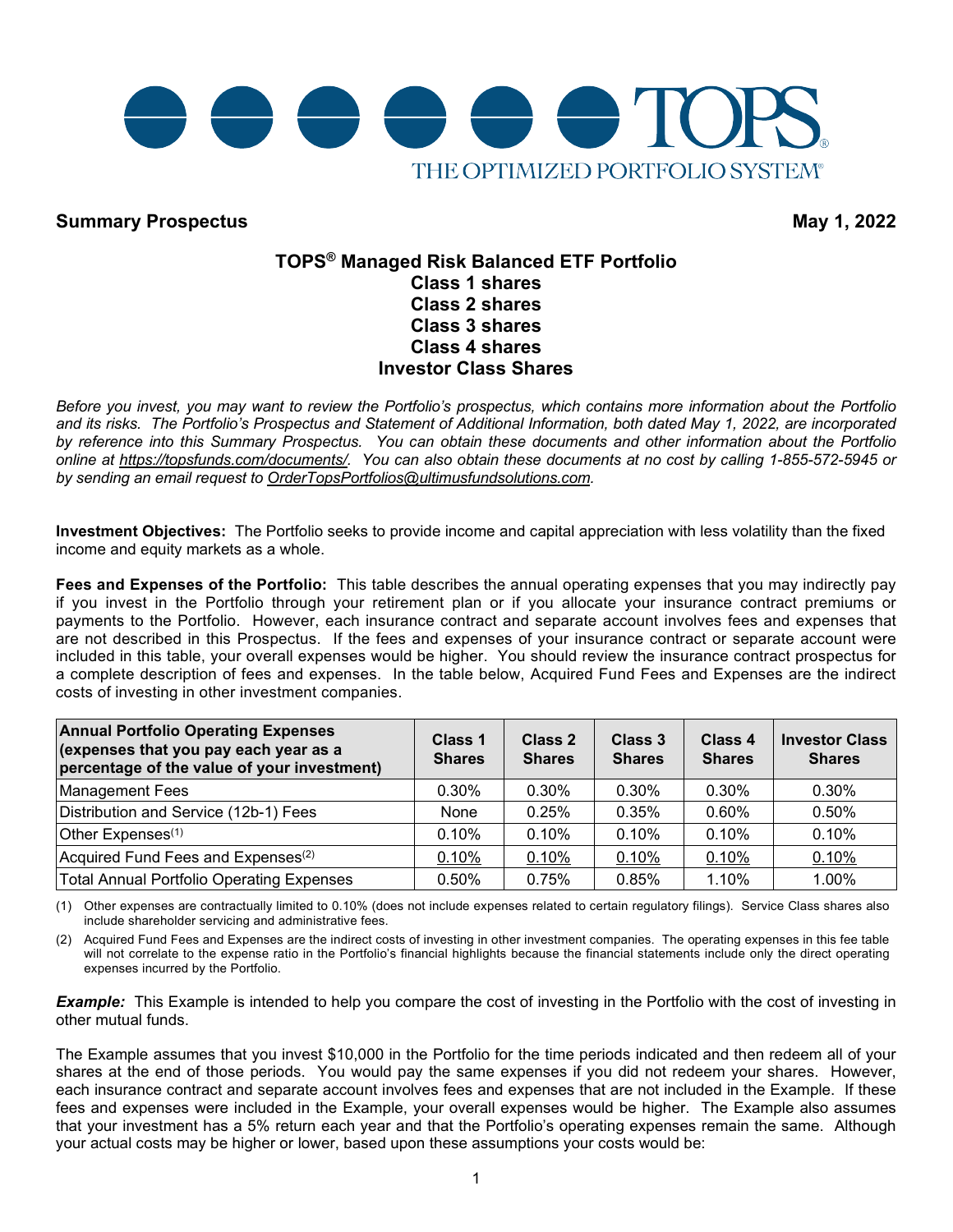| <b>Class</b>          | 1 Year | 3 Years | 5 Years | 10 Years |
|-----------------------|--------|---------|---------|----------|
| Class 1               | \$51   | \$160   | \$278   | \$625    |
| Class 2               | \$76   | \$239   | \$415   | \$927    |
| Class 3               | \$86   | \$270   | \$470   | \$1,046  |
| Class 4               | \$112  | \$349   | \$605   | \$1,337  |
| <b>Investor Class</b> | \$102  | \$318   | \$551   | \$1,221  |

*Portfolio Turnover:* The Portfolio pays transaction costs, such as commissions, when it buys and sells securities (or "turns over" its portfolio). These costs, which are not reflected in annual portfolio operating expenses or in the Example, affect the Portfolio's performance. A higher portfolio turnover rate may indicate higher transaction costs. During the most recent fiscal period, the Portfolio's turnover rate was 9% of the average value of its portfolio.

**Principal Investment Strategies:** The Portfolio employs a fund-of-funds structure that invests, under normal market conditions, at least 80% of its assets in exchange-traded funds ("ETFs"). The Portfolio also employs exchange-traded futures contracts to hedge market risk and reduce return volatility. The ETFs included in the Portfolio invest primarily in securities representing one of the following asset classes:

- Government Fixed Income Securities
- **EXECORDITE:** Corporate Fixed Income Securities
- **Common and Preferred Stocks**
- Real Estate-Related Securities ("REITs")
- Natural Resource-Related Securities

The Portfolio restricts investment in fixed income ETFs to those with an average maturity of 20 years or less and invests primarily in ETFs with average portfolio credit quality of investment grade. Maturity is the time between when a fixed income security is issued and when it matures. No more than 15% of the portfolio will be allocated to fixed income ETFs with an average portfolio credit quality below investment grade (commonly referred to as "junk bond" credit quality). The Portfolio defines investment grade credit quality as Baa3 or higher by Moody's Investors Service or BBB- or higher by Standard and Poor's Rating Group. The Portfolio invests in ETFs that may invest in securities without restriction as to underlying issuer country (including foreign and emerging countries), capitalization or currency. The Portfolio considers emerging market countries to be those represented in the MSCI Emerging Markets Index. The Portfolio invests in REIT ETFs and natural resource ETFs without restriction as to underlying issuer capitalization.

The Portfolio's adviser seeks to achieve the Portfolio's investment objectives by allocating assets and selecting individual ETFs using the adviser's TOPS**®** (The Optimized Portfolio System) methodology. The TOPS**®** methodology utilizes multiple asset classes in an effort to enhance performance and/or reduce risk (as measured by return volatility). Under normal market conditions, the Portfolio invests at least 25% of its assets in equity ETFs and at least 25% of its assets in fixed income ETFs. However, to achieve the Portfolio's income aspect of the Portfolio's investment objectives, the adviser allocates approximately 50% of Portfolio assets to fixed income ETFs. To achieve the capital appreciation aspect of the Portfolio's investment objectives, the adviser allocates approximately 50% of Portfolio assets to a combination of equity ETFs, equity derivatives, REIT ETFs and natural resource ETFs. Furthermore, the adviser selects some equity ETFs that are composed of value stocks. The adviser expects value stocks, those with a lower than average price-to-earnings ratio, to have returns that are less volatile than the equity market as a whole.

The adviser selects individual ETFs that it believes are reasonably representative of an asset class and have relatively low expenses and/or relatively high returns when compared to a peer group of ETFs. The adviser sells individual ETFs to rebalance asset allocation or to purchase a substitute ETF with a higher expected return or lower risk profile or for any other reason.

The Portfolio's adviser seeks to manage return volatility by employing a sub-adviser to execute a portfolio "managed risk" strategy. The sub-adviser's managed risk strategy consists of using hedge instruments (exchange-traded futures contracts) to reduce the downside risk of the majority of the Portfolio's securities. The sub-adviser may use: equity futures contracts, treasury futures contracts, currency futures contracts, and other hedge instruments judged by the sub-adviser to be necessary to achieve the goals of the managed risk strategy. The sub-adviser may also buy or sell futures contracts based on one or more market indices in an attempt to maintain the Portfolio's volatility at the targeted level in an environment in which the sub-adviser expects market volatility to decrease or increase, respectively. The sub-adviser selects individual futures contracts that it believes will have prices that are highly correlated (negatively) to the Portfolio's ETF positions. The sub-adviser adjusts futures positions to manage overall net Portfolio risk exposure, in an attempt to stabilize the volatility of the Portfolio around a target level set by the adviser and to reduce the potential for portfolio losses during periods of significant and sustained market decline. The sub-adviser regularly monitors and forecasts volatility in the markets utilizing a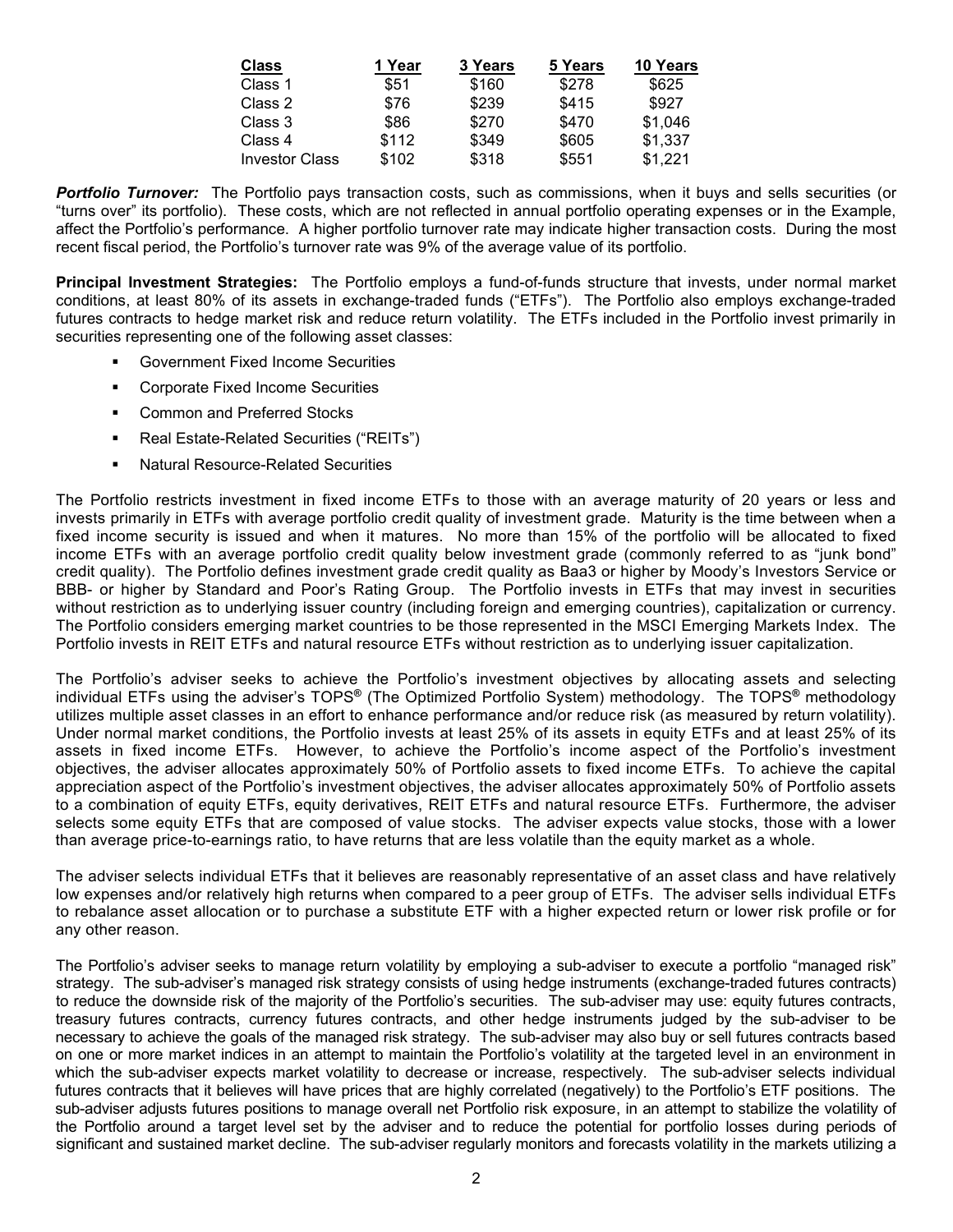proprietary model, and adjusts the Portfolio's futures positions in response to specific changes in the market and in the Portfolio. In addition, the sub-adviser will monitor liquidity levels of relevant futures contracts and transparency provided by exchanges as the counterparties in hedging transactions. Following market declines, a downside rebalancing strategy will be used to decrease the amount of futures contracts used to hedge the Portfolio. The sub-adviser also adjusts futures positions to realign individual hedges when the adviser rebalances the Portfolio's asset allocation profile. Depending on market conditions, scenarios may occur where the Portfolio has no positions in any futures contracts.

The Portfolio and the adviser have received a Securities and Exchange Commission order that allows the adviser to hire a new sub-adviser or sub-advisers without shareholder approval.

There is no guarantee that the Fund will meet its investment objectives.

#### Who Should Invest in the Portfolio?

The adviser believes the Portfolio is appropriate for investors with short-term to intermediate-term investment horizons who seek capital preservation as well as the opportunity for modest income and modest capital appreciation.

#### Principal Investment Risks: As with all mutual funds, there is the risk that you could lose money through your *investment in the Portfolio. Many factors affect the Portfolio's net asset value ("NAV") and performance.*

The following principal risks apply to the Portfolio through its investments in ETFs and futures. Many of these risks come from the Portfolio's investments in ETFs and futures. The value of your investment in the Portfolio will go up and down with the prices of the securities in which the Portfolio invests.

- *Credit Risk:* Issuers might not make payments on debt securities, resulting in losses. Credit quality of securities may be lowered if an issuer's financial condition changes, also resulting in losses.
- *Duration Risk:* Longer-term securities may be more sensitive to interest rate changes. Given the recent, historically low interest rates and the potential for increases in those rates, a heightened risk is posed by rising interest rates to a fund whose portfolios include longer-term fixed income securities.
- *Emerging Markets Risk:* Investing in emerging markets involves not only the risks described below with respect to foreign investments, but also other risks, including exposure to economic structures that are generally less diverse and mature, limited availability and reliability of information material to an investment decision, and exposure to political systems that can be expected to have less stability than those of developed countries. The market for the securities of issuers in emerging markets typically is small, and a low or nonexistent trading volume in those securities may result in a lack of liquidity and price volatility.
- *ETF Risk:* The cost of investing in the Portfolio will be higher than the cost of investing directly in ETFs and may be higher than other mutual funds that invest directly in stocks and bonds. ETF shares may trade at a discount or premium to their NAV. Because the value of ETF shares depends on the demand in the market, the adviser may not be able to liquidate the Portfolio's holdings at the most optimal time, adversely affecting performance. ETFs in which a Portfolio invests will not be able to replicate exactly the performance of the indices they track, if any, because the total return generated by the securities will be reduced by transaction costs incurred in adjusting the actual balance of the securities. In addition, the ETFs in which the Portfolio invests will incur expenses not incurred by their applicable indices. Each ETF is subject to specific risks, depending on the nature of the fund.
- *Foreign Currency Risk:* Foreign equity securities denominated in non-US dollar currencies will subject the Portfolio to currency trading risks that include market risk and country risk. Market risk results from adverse changes in exchange rates. Country risk arises because a government may interfere with transactions in its currency.
- *Foreign Investment Risk:* Foreign investing involves risks not typically associated with U.S. investments, including adverse fluctuations in foreign currency values, adverse political, social and economic developments, less liquidity, greater volatility, less developed or less efficient trading markets, political instability and differing auditing and legal standards.
- *Fund of Funds Risk:* The Portfolio's principal investment strategy involves investing in ETFs. Investors may be able to invest directly in the ETFs and may not need to invest through the Portfolio. The cost of investing directly in the Portfolio may be higher than the cost of investing directly in the ETFs. Investors of the Portfolio will indirectly bear fees and expenses charged by the ETFs in which the Portfolio invests in addition to the Portfolio's direct fees and expenses. The Portfolio will incur brokerage costs when it purchases shares of investment companies.
- *Futures Risk:* Futures contract positions may not provide an effective hedge because changes in futures contract prices may not track those of the ETFs they are intended to hedge. Futures create leverage, which can magnify the Portfolio's potential for gain or loss and, therefore, amplify the effects of market volatility on the Portfolio's share price.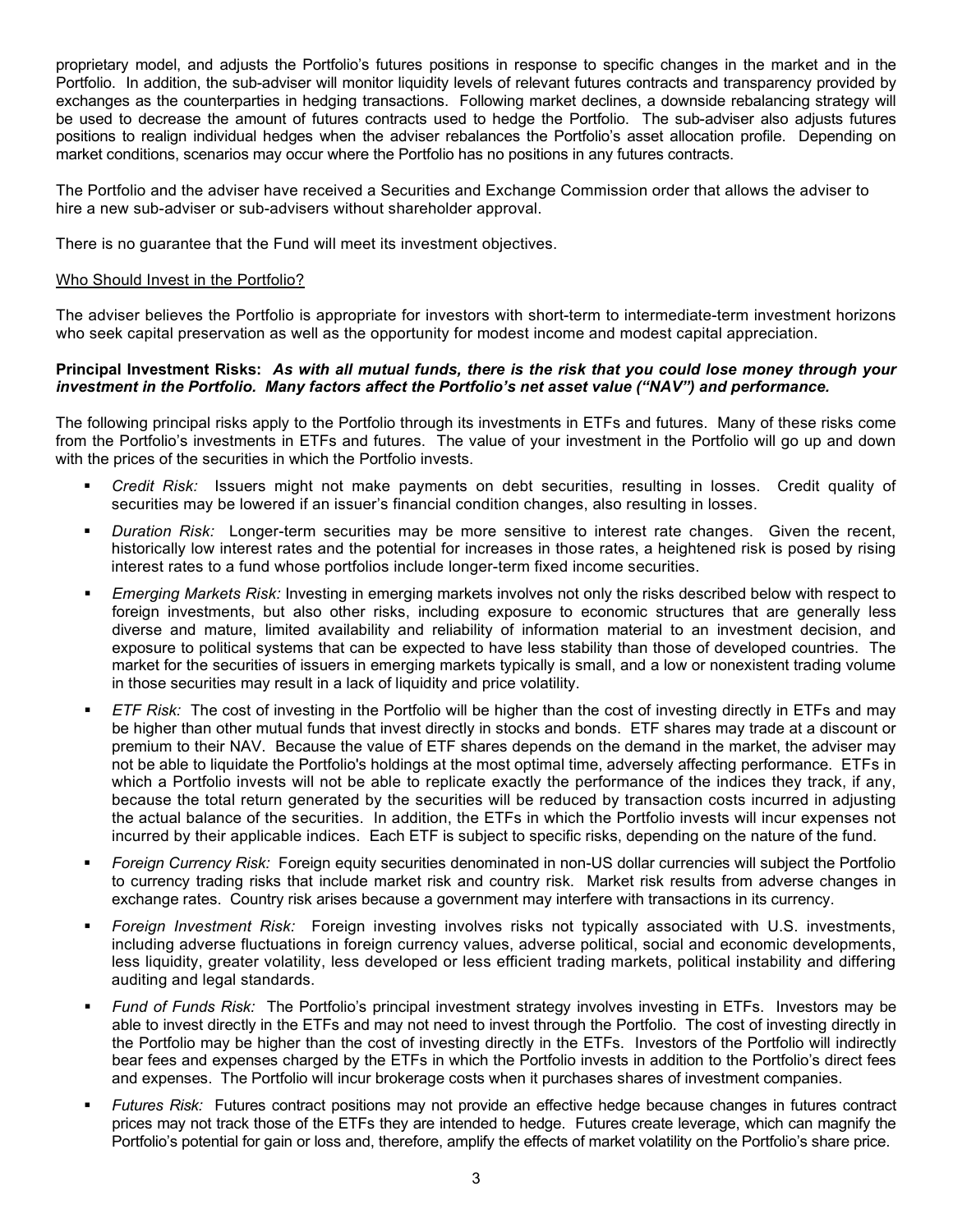- *Hedging Risk:* Futures contracts may not provide an effective hedge of the underlying securities or indexes because changes in the prices of futures contracts may not track those of the securities or indexes that they are intended to hedge. In addition, the managed risk strategy may not effectively protect the Portfolio from market declines and may limit the Portfolio's participation in market gains. The use of the managed risk strategy could cause the Portfolio to underperform as compared to the Underlying Funds and other mutual funds with similar investment objectives.
- *Interest Rate Risk:* The value of bonds and other fixed income securities will fluctuate with changes in interest rates. Typically, a rise in interest rates causes a decline in the value of fixed income securities. Recently, interest rates have been historically low. Current conditions may result in a rise in interest rates, which in turn may result in a decline in the value of the fixed income investments held by the Portfolio. As a result, for the present, interest rate risk may be heightened.
- *Junk Bond Risk:* Lower-quality bonds, known as "high yield" or "junk" bonds, present greater risk than bonds of higher quality, including an increased risk of default. An economic downturn or period of rising interest rates could adversely affect the market for these bonds and the Portfolio's ETFs holding these bonds. The lack of a liquid market for these bonds could decrease the Portfolio's share price.
- *Large Capitalization Stock Risk:* Large capitalization company stocks may underperform stocks of lower quality, smaller capitalization companies during periods when the stocks of such companies are in favor.
- *Liquidity Risk:* Liquidity risk exists when particular investments are difficult to purchase or sell. This can reduce the Portfolio's returns because the Portfolio may be unable to transact at advantageous times or prices. Recently, interest rates have been historically low. Current conditions may result in a rise in interest rates, and a potential rise in interest rates may result in periods of volatility and increased redemptions. As a result of increased redemptions, the Portfolio may have to liquidate portfolio securities at disadvantageous prices and times, which could reduce the returns of the Portfolio. The reduction in dealer market-making capacity in the fixed income markets that has occurred in recent years also has the potential to decrease liquidity.
- *Management Risk:* The adviser's dependence on the TOPS**®** methodology and judgments about the attractiveness, value and potential appreciation of particular asset classes, securities and futures in which the Portfolio invests may prove to be incorrect and may not produce the desired results. The sub-adviser's managed risk strategy may not effectively protect the Portfolio from market declines and may limit the Portfolio's participation in market gains.
- *Market Risk:* Overall securities market risks may affect the value of futures and individual ETFs. Factors such as foreign and domestic economic growth and market conditions, interest rate levels, and political events may adversely affect the securities and futures markets.
- *Market and Geopolitical Risk:* The increasing interconnectivity between global economies and financial markets increases the likelihood that events or conditions in one region or financial market may adversely impact issuers in a different country, region or financial market. Securities in the Portfolio may underperform due to inflation (or expectations for inflation), interest rates, global demand for particular products or resources, natural disasters, climate-change and climate-related events, pandemics, epidemics, terrorism, regulatory events and governmental or quasi-governmental actions. The occurrence of global events similar to those in recent years, such as terrorist attacks around the world, natural disasters, social and political discord or debt crises and downgrades, among others, may result in market volatility and may have long term effects on both the U.S. and global financial markets. It is difficult to predict when similar events affecting the U.S. or global financial markets may occur, the effects that such events may have and the duration of those effects. Any such event(s) could have a significant adverse impact on the value and risk profile of the Portfolio. The current novel coronavirus (COVID-19) global pandemic and the aggressive responses taken by many governments, including closing borders, restricting international and domestic travel, and the imposition of prolonged quarantines or similar restrictions, as well as the forced or voluntary closure of, or operational changes to, many retail and other businesses, has had negative impacts, and in many cases severe negative impacts, on markets worldwide. It is not known how long such impacts, or any future impacts of other significant events described above, will or would last, but there could be a prolonged period of global economic slowdown, which may impact your Portfolio investment. Therefore, the Portfolio could lose money over short periods due to short-term market movements and over longer periods during more prolonged market downturns. During a general market downturn, multiple asset classes may be negatively affected. Changes in market conditions and interest rates can have the same impact on all types of securities and instruments. In times of severe market disruptions you could lose your entire investment.
- *Model Risk:* The adviser's TOPS**®** methodology utilized in the Portfolio's securities selection process is not certain to produce improved issuer creditworthiness, maximized returns or minimized risk, and may not be appropriate for every investor. No assurance can be given that the Portfolio will be successful under all or any market conditions.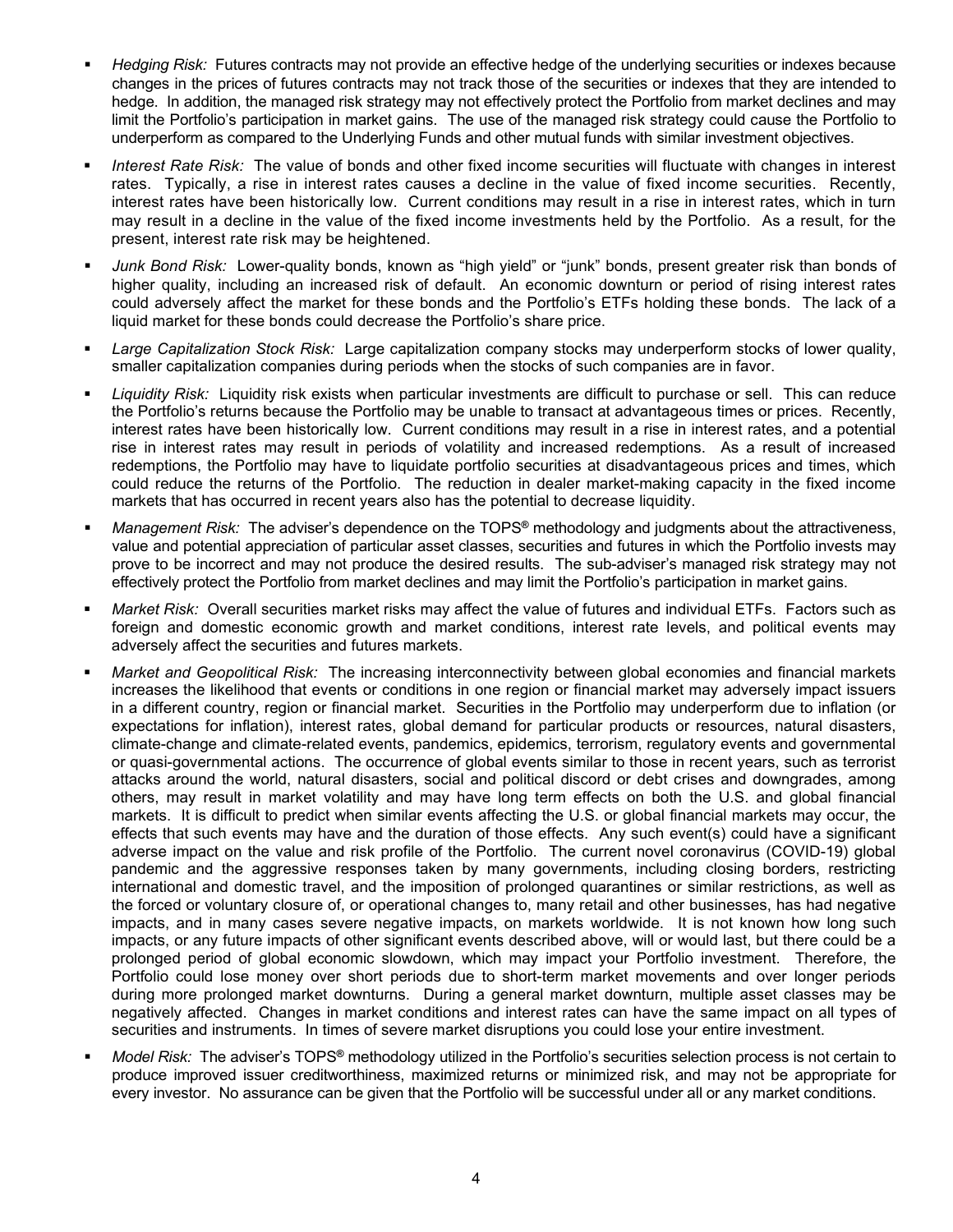- *Natural Resource Risk:* Exposure to companies primarily engaged in the natural resource markets (which for this purpose includes agribusiness) may subject the Portfolio to greater volatility than the securities market as a whole. Natural resource companies are affected by commodity price volatility, changes in interest rates, or factors affecting a particular industry or commodity, such as drought, floods, weather, livestock disease, embargoes, tariffs, and international economic, political and regulatory developments.
- *Preferred Stock Risk:* The value of preferred stocks will fluctuate with changes in interest rates. Typically, a rise in interest rates causes a decline in the value of preferred stock. Preferred stocks are also subject to credit risk, which is the possibility that an issuer of preferred stock will fail to make its dividend payments.
- *Real Estate Risk:* Real estate values rise and fall in response to a variety of factors, including local, regional and national economic conditions, interest rates and tax considerations. REIT ETF performance depends on the types and locations of the properties owned by the relevant REITs and on how well those REITs manage those properties.
- *Small and Medium Capitalization Stock Risk:* The value of a small or medium capitalization company stocks may be subject to more abrupt or erratic market movements than those of larger, more established companies or the market averages in general.

Before investing in the Portfolio, you should carefully consider your own investment goals, the amount of time you are willing to leave your money invested, and the amount of risk you are willing to take.

**Performance:** The bar chart and performance table below show the variability of the Portfolio's returns, which is some indication of the risks of investing in the Portfolio. The bar chart shows performance of the Class 2 shares of the Portfolio for each full calendar year since the Portfolio's inception. The performance table compares the performance of the share classes of the Portfolio over time to the performance of a broad-based securities market index. You should be aware that the Portfolio's past performance (before and after taxes) may not be an indication of how the Portfolio will perform in the future. Updated performance information is available at no cost by calling 1-855-572-5945.



#### **Class 2 Annual Total Return for Calendar Years Ended December 311**

<sup>1</sup> The returns are for Class 2 Shares, which would have substantially similar annual returns as the other share classes because the shares are invested in the same portfolio of securities and the returns for each class would differ only to the extent that the classes do not have the same expenses.

| <b>Best Quarter:</b>  | 4 <sup>th</sup> Quarter 2020 | 7.57%      |
|-----------------------|------------------------------|------------|
| <b>Worst Quarter:</b> | 3rd Quarter 2020             | $(9.42)\%$ |